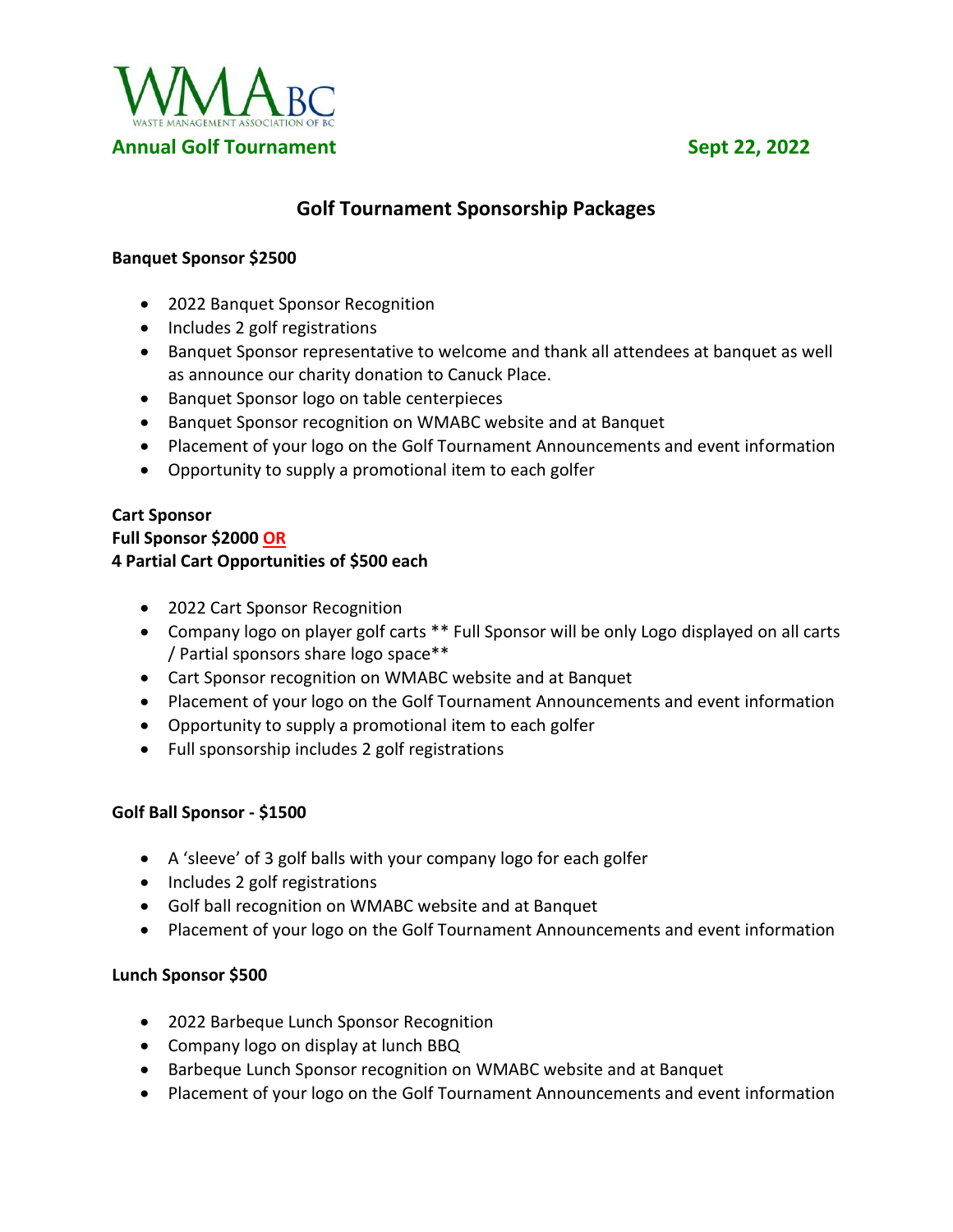(Sponsor is responsible for providing food and beverages for the golfers. Due to golf course regulations, all BBQ food & drinks must be purchased from the golf course \*\*some exceptions may apply, please contact Lori for more details)

### **Event Hole Sponsors \$500**

- Designated Event Hole Sponsorship Signage
- Hole Sponsorship recognition on WMABC website, golf announcements & social media posts
- Opportunity to have a representative attend the sponsored hole
- Opportunity to supply a promotional item to each golfer
- Sponsor is responsible for providing a prize for the winner of that hole, with a value of approximately \$100.00 and you are invited to attend the dinner to present the winner with the prize. WMABC may purchase prize on sponsor's behalf if requested. (see below for available event holes)

#### **Event Holes**

- Putting Contest
- Chip In Bin
- Hole In One \*\*sponsor responsible for insurance
- Closest To Pin
- Longest Drive (men)
- Longest Drive (ladies)
- Straight Drive (men)
- Straight Drive (ladies)

# **Regular Hole Sponsors \$500**

- Designated Hole Sponsorship Signage
- Hole Sponsorship recognition on WMABC website, golf announcements & social media posts
- Opportunity to have a representative attend the sponsored hole
- Opportunity to supply a promotional item to each golfer
- An activity at the hole is encouraged.

# **Raffle Sponsor \$750**

- Raffle Sponsorship recognition on WMABC website, golf announcements & social media posts and at Banquet.
- Sponsor representative will be asked to present raffle prizes to winners at the dinner, if in attendance.